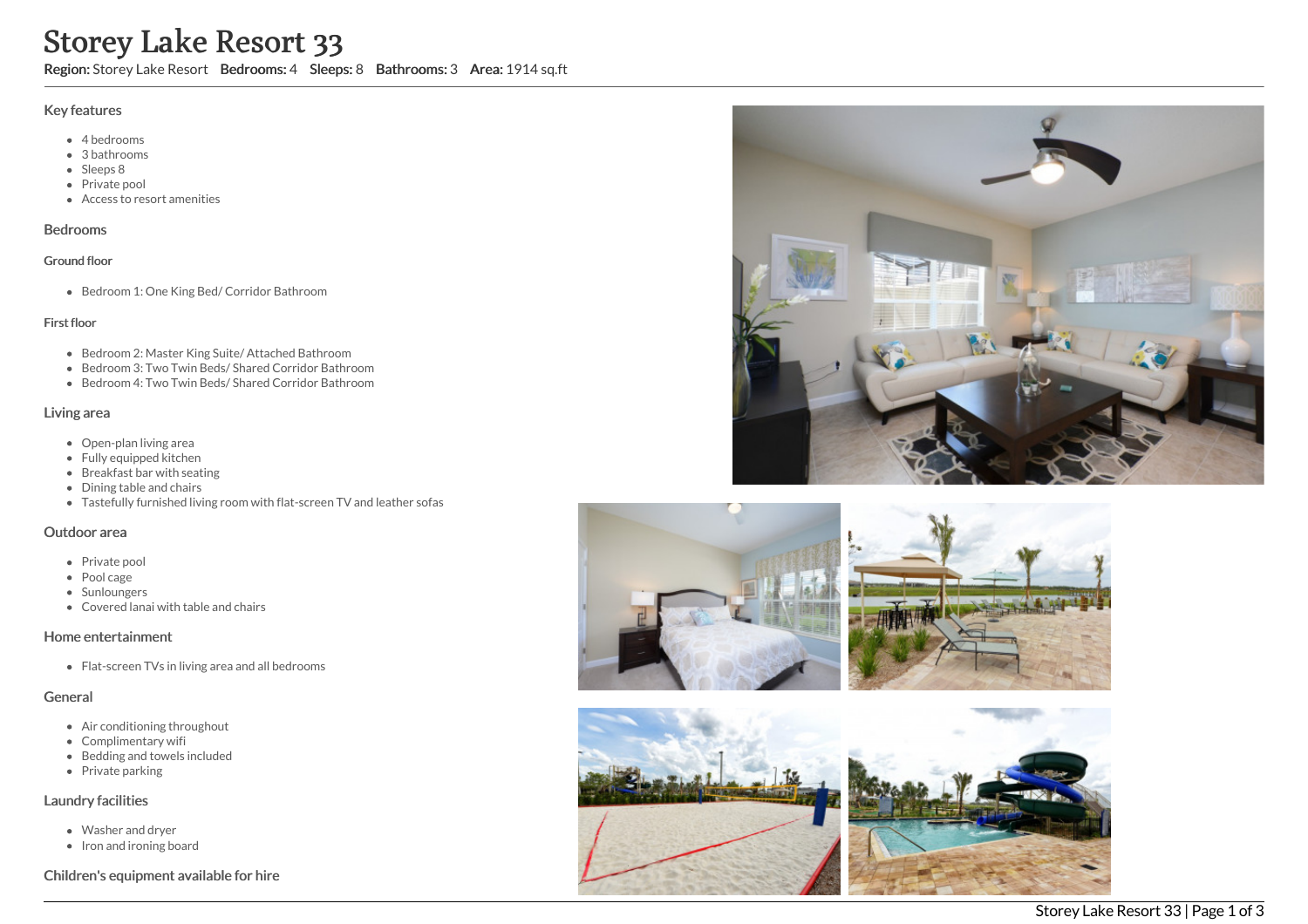- $\bullet$  Crib
- Stroller
- $\bullet$  High chair
- Pack and play

## Resort facilities

Situated just 17 miles from Orlando International Airport, Storey Lake Resort is ideally located within close proximity to Orlando à ¢â, ¬â, ¢s major attractions. Guests at this resort can enjoy full access to a range of first-class amenities based around the impressive clubhouse  $A\phi$ â, - ËœThe Hideaway $A\phi$ â, - â, ¢. Here, you will find a 9-hole mini golf course, volleyball courts, a fully-equipped fitness center and kayak rentals. The resort also features a large communal pool and spa, waterslides and a lazy river where guests can enjoy a 5\* poolside dining and drinks service.

- Supermarket 1 mile
- Shopping mall 2 miles
- Disney World 5 miles
- Seaworld 7 miles
- Universal Studios 10 miles
- Legoland 37 miles
- Airport 17 miles
- Beaches 69 miles